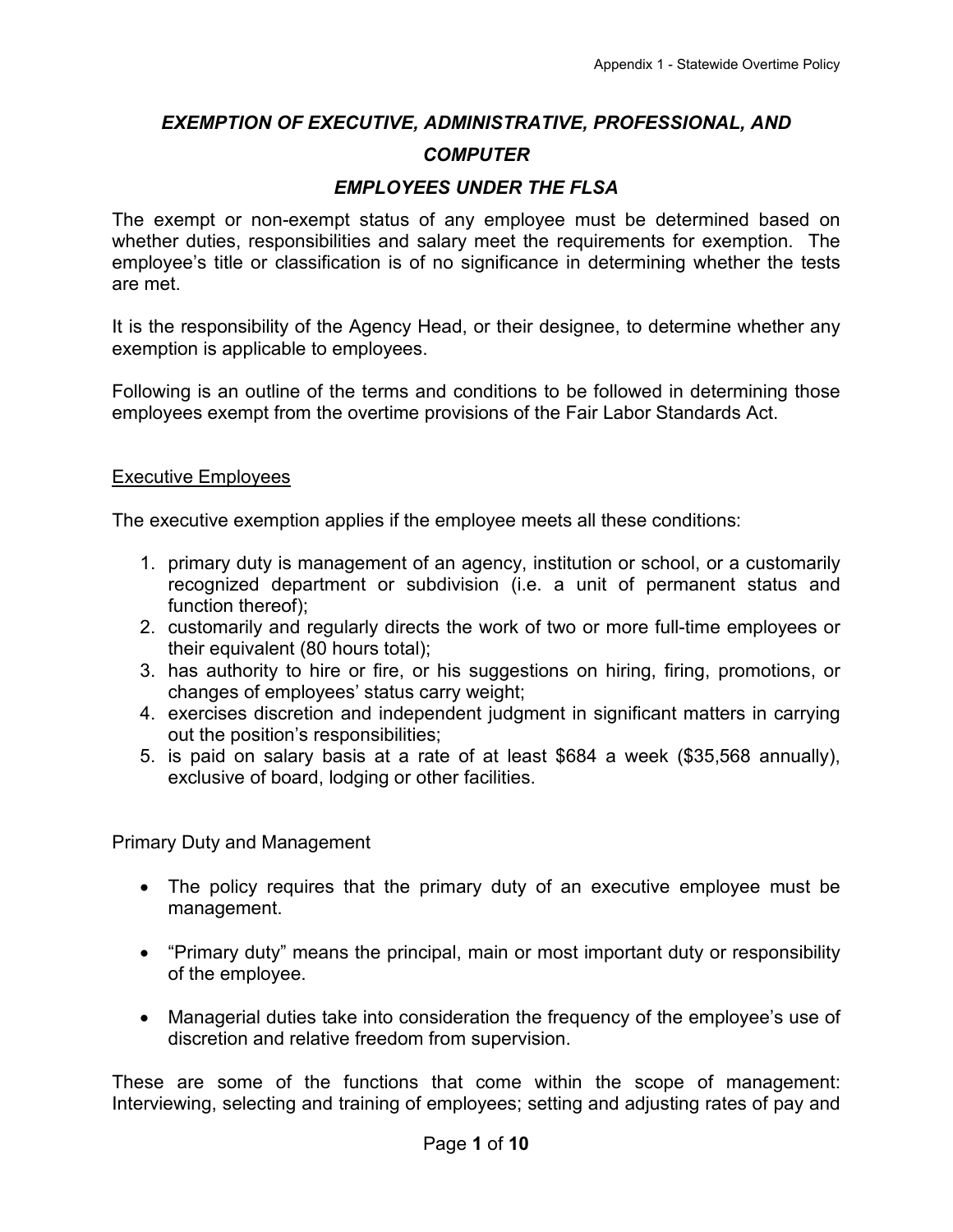hours of work; directing work; maintaining production records for use in supervision or control; appraising productivity and efficiency for recommending promotions or other changes in status; handling complaints; disciplining employees; planning work; determining work techniques, controlling the flow and distribution of materials and supplies; and providing for the safety of workers and property.

If the executive employee oversees a division, rather than of the entire department, the division must be formally established, not simply a group of employees assigned to a job. Usually, the division has a title, like "Shipping Division," or "Accounting Division."

#### Supervision of Other Workers

- An executive employee must direct the work of two or more employees, that is, the employee must direct at least two full-time workers or the equivalent. For example, the test would be met if the employee directs (a) one full--time and two part-time workers, if total is 80 hours, one of whom works mornings and the other afternoons, or (b) four part-time workers two of whom work mornings and the others afternoons.
- The workers who are supervised must be employed in the department or subdivision that the executive employee is managing.
- Moreover, an executive employee must be directly concerned either with the hiring or the firing and other change of status of the employees under this supervision, whether by direct action or by recommendation to those delegated to hire and fire.

#### Salary Requirement

• Salaries paid monthly or semi-monthly that are equivalent to \$684 a week (\$35,568) are within the requirement. However, the shortest period of payment that will meet the requirement of pay on a salary basis is a week. Employees paid by the hour are not included in this exemption although the amount paid them weekly far exceeds \$684; they are not paid on a salary basis. But a guarantee of \$684 a week in any week in which any work is performed may meet the salary requirement even though additional wages are paid on an hourly basis.

## Salary Basis

• Executive employees must be paid on a salary basis to be exempt. The meaning of salary basis is most important. Salary basis means that the employee regularly receives each pay period on a weekly, or less frequent basis, a predetermined amount constituting all or part of the employee's compensation and the amount is not subject to reduction because of variations in the number of hours of work in the workweek or in the quality or quantity of the work performed.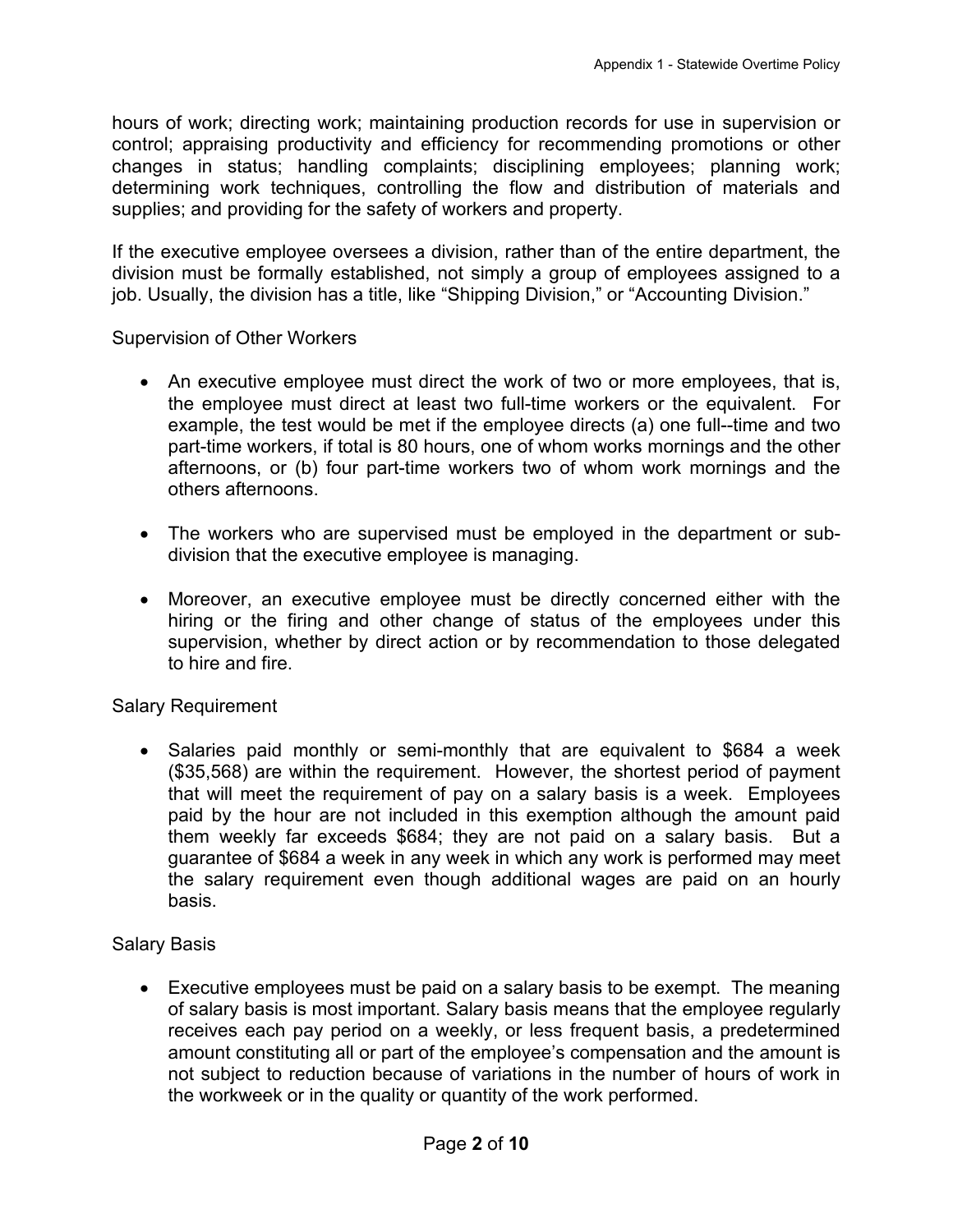- Work which tends to destroy the executive exemption is work which is not directly and closely related to management duties. For example, although in a plant not large enough to employ a timekeeper or in which the timekeeping function has been decentralized, the supervisor of each department can keep basic time records of subordinates and count the work as management. The preparation of a payroll by a supervisor – even of the employees under his or her supervision would be non-management work because the preparation of a payroll does not aid the supervision of employees or the management of the department.
- An executive employee may operate a machine for the purpose of instructing new employees without losing the exemption. Such work is considered a part of the supervisory duties and is exempt. But if the employee operates a machine to fill in time between supervisory duties or to assist other employees, such work is non-management work and could affect the issue of whether management is the employee's primary duty.

## Administrative Employees

The administrative exemption applies if the employee meets all these conditions:

- 1. primary duty consists of performing office or non-manual work directly related to management or general business operations of the employer or its customers
- 2. the primary duty includes the exercise of discretion and independent judgment with respect to matters of significance
- 3. is paid on salary or fee basis of at least \$684 a week (\$35,568 annually), exclusive of board, lodging, or other facilities

In general terms, administrative employees are sometimes referred to as staff (administration) rather than line (production) employees. "General business operations" refers to functional areas such as tax; finance; accounting; budgeting; auditing; insurance; quality control; purchasing; procurement; advertising; marketing; research; safety and health; personnel management; human resources; employee benefits; labor relations; public relations, government relations; computer network, internet and database administration; legal and regulatory compliance; and similar activities. Examples of administrative employees may include credit managers, purchasing agents, buyers, safety directors, personnel directors, and labor relations directors.

Remember that a title alone is of little or no assistance in determining an employee's exempt or non-exempt status. The status of the employee should be determined on the basis of whether the employee's duties, responsibilities and salary meet all the requirements of the regulations.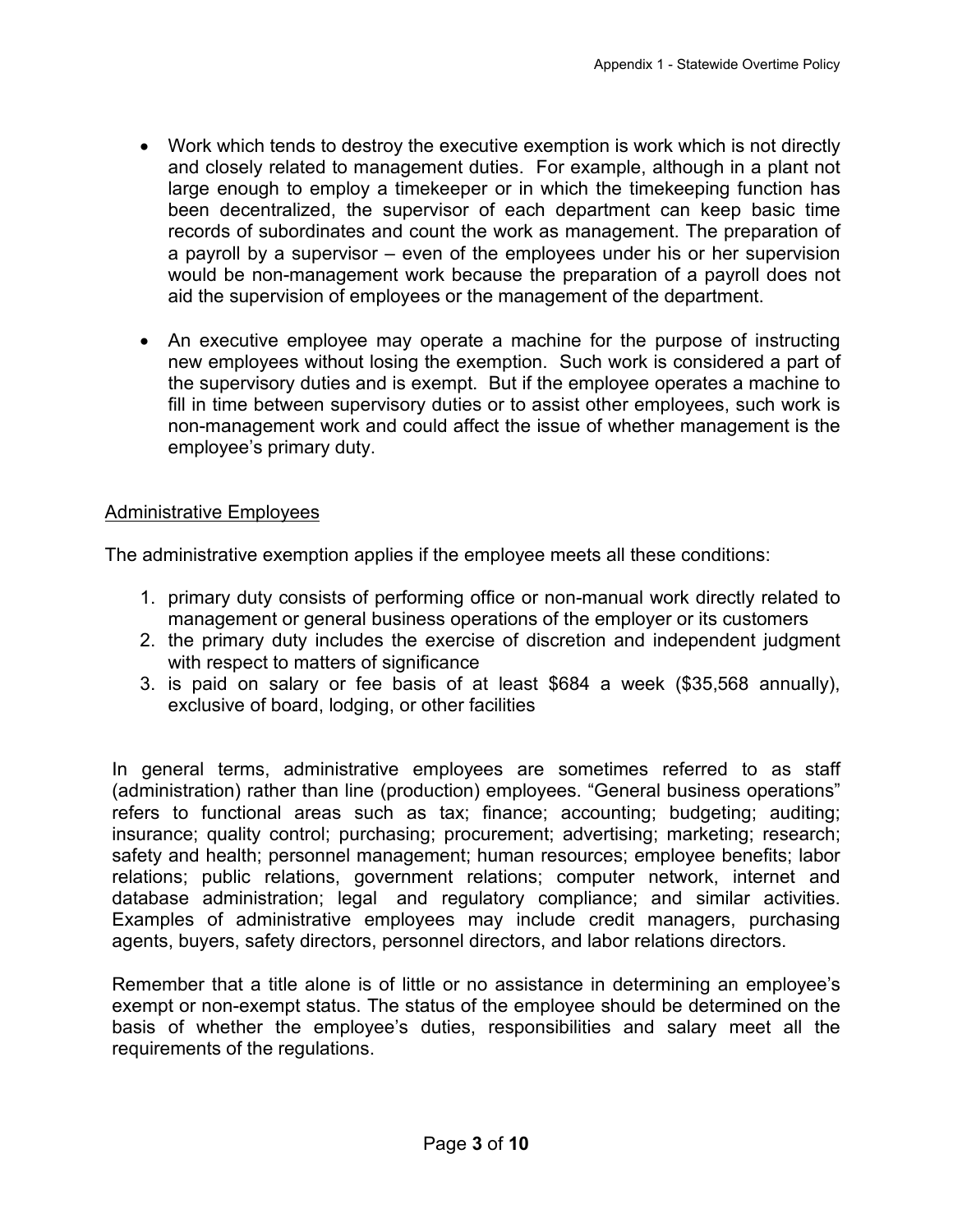Primary Duty – To qualify for exemption as an administrative employee, an employee's primary duty must be office or non-manual work directly related to management or general business operations of the employer or the employer's customers. This condition is met by employees who participate in the formulation of management policies or in the operation of the business. It applies to those employees whose work affects business operations to a substantial degree even though their assignments are only for a segment of the business.

Discretion and Independent Judgment – These terms are interpreted to mean the authority to make an independent choice, free from immediate supervision, in significant matters. They should not be confused with the use of skill in applying techniques, procedures, or specific standards.

Matters of significance – refers to the level of importance or consequence of the work performed. An employee does not exercise discretion and independence with respect to matters of significance simply because improper performance of the employee's duties may cause serious financial loss to the agency.

- Example 1: Inspectors normally do specialized work along standardized lines involving well-established techniques and procedures that may have been catalogued and described in manuals or other services. These inspectors use skill rather than discretion and judgment.
- Example 2: A shipping clerk is normally permitted to decide the method of packing and the mode of shipment of small orders, and a bookkeeper may decide whether to post first to one ledger rather than another. These decisions do not deal with significant matters.

Decisions by an employee need not have a finality that goes with unlimited authority and a complete absence of review. It is alright for the decisions to consist of recommendations for action or to be subject to review.

Salary Requirement – The \$684 weekly (\$35,568 annually) salary requirement for administrative exemption is met if the employee is compensated bi-weekly on a salary basis of \$1368, semi-monthly on a salary basis of \$1482 or monthly on a salary basis of \$2964.

#### Professional Employees

The professional exemption applies if the employee meets all these conditions:

1. primary duty is work requiring advanced knowledge, defined as work which is predominantly intellectual in character and which includes work requiring the consistent exercise of discretion and judgment.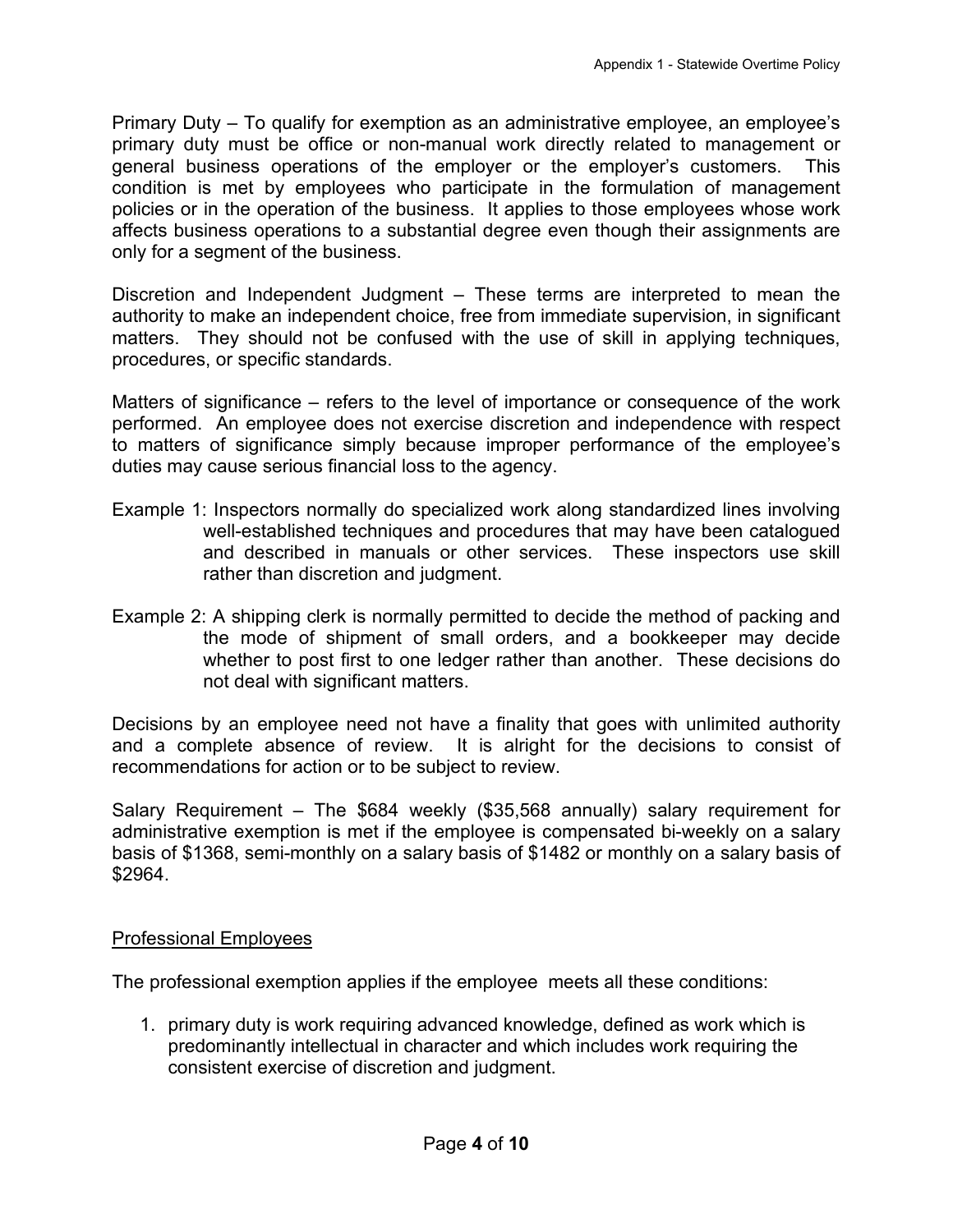- 2. the advanced knowledge must be in a field of science or learning, customarily acquired by prolonged specialized instruction, as distinguished from general academic education (doctors, lawyers, engineers, chemists, nurses, etc.). As an alternative to the above, the primary duty may be (a) work that is creative and original (artists, writers, musicians, actors, certain radio and television announcers, etc.) or (b) work as a teacher in an educational establishment with a primary duty of teaching, tutoring, instructing, or lecturing in the activity of imparting knowledge.
- 3. is paid on salary or fee basis of not less than \$684 a week (\$35,568 annually). (This salary or fee requirement does not apply to an employee who is a holder of a valid license or certificate permitting practice of law or medicine, or in the case of interns or resident physicians, or employees employed and engaged as teachers in activities referred to in (b) above)

Learned Profession – The learned professions are described as those requiring knowledge of an advanced type in a field of science or learning customarily acquired by a prolonged course of specialized intellectual instruction.

These points should be noted:

- 1. The phrase ''customarily acquired by a prolonged course of specialized intellectual instruction'' restricts the exemption to professions where specialized academic training is a standard prerequisite for entrance into the profession. The best prima facie evidence that an employee meets this requirement is possession of the appropriate academic degree.
- 2. However, the word ''customarily'' means that the exemption is also available to employees in such professions who have substantially the same knowledge level and perform substantially the same work as the degreed employees, but who attained the advanced knowledge through a combination of work experience and intellectual instruction. Thus, for example, the learned professional exemption is available to the occasional lawyer who has not gone to law school, or the occasional chemist who is not the possessor of a degree in chemistry.
- 3. The exemption does not apply to entire occupational groups regardless of the specific duties of the individual. For example, exemption of an accountant must be determined based on the individual accountant's duties and other qualifications.

Artistic Professions – The requirements for the artistic type of professional work are that the work has to be original and creative in character in a recognized artistic field and the result of which must depend primarily on the invention, imagination, originality, or talent of the employee. This exemption includes such fields as music, writing, acting, and the graphic arts.

## Computer Employee Exemption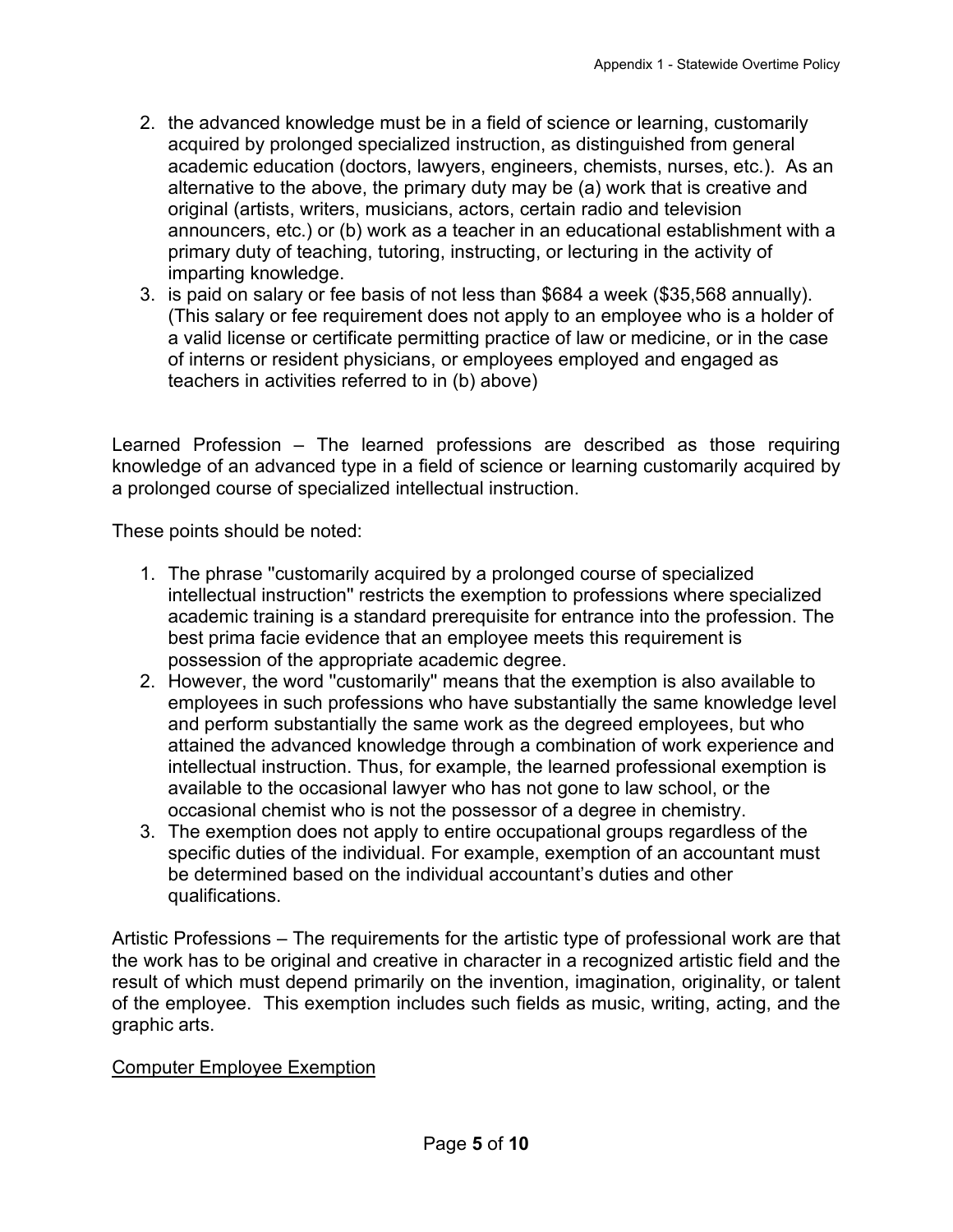An employee is exempt under the computer employee exemption if the employee is employed as a computer systems analyst, computer programmer, software engineer or other similarly skilled worker in the computer field with one of the following as the employee's primary duty:

- 1. the application of systems analysis techniques and procedures, including consulting with users, to determine hardware, software, or system functional specifications.
- 2. the design, development, documentation, analysis, creation, testing or modification of computer systems or programs, including prototypes, based on, and related to user or system design specifications; or
- 3. the design, documentation, testing, creation, or modification of computer programs related to machine operating systems; or
- 4. a combination of the duties, the performance of which requires the same level of skills.
- 5. is compensated either on salary or fee basis at a rate not less than \$684 per week **or** is compensated on an hourly basis, at a rate not less than \$27.63 an hour.

Employees primarily involved in the manufacture or repair of computer hardware and related equipment do **not** qualify for the computer employee exemption. Employees whose work is highly dependent on computer software programs but not primarily engaged in computer systems analysis and programming or other similarly skilled computer-related occupations are also **not** eligible for the computer employee exemption.

## Highly Compensated Employee Exemption

Highly Compensated Employees – Employees that perform office or non-manual duties and are paid a total annual compensation of \$107,432 or more (which must include at least \$684 per week paid on a salary or fee basis) and regularly perform at least one of the duties of an exempt executive, administrative or professional employee as identified in the exemption tests specified in this document.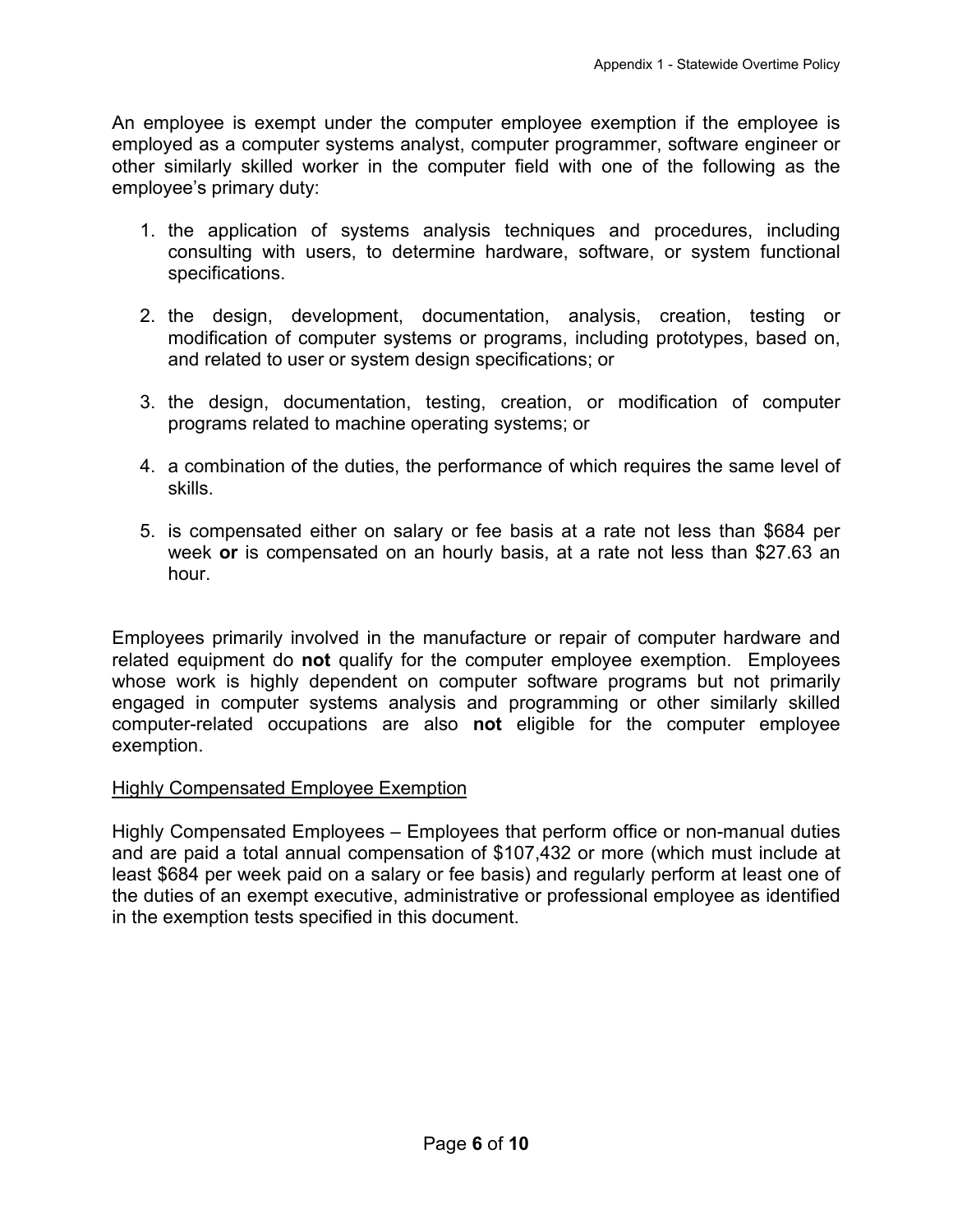#### EXECUTIVE EXEMPTION CHECKLIST

1. Does the employee receive a salary of at least \$35,568 annually (\$684 per week)?

 $\frac{1}{2}$  Yes – go to #2

- No Not executive exempt (go to Administrative or Professional Checklist)
- 2. Is the employee's primary duty the management of a customarily recognized sub-division of the department?

 $\frac{1}{2}$  Yes – go to #3

No – Not executive exempt (go to Administrative or Professional Checklist)

3. Does the employee customarily and regularly supervise two or more full time employees?

 $\frac{1}{2}$  Yes – go to 4

- No Not executive exempt (go to Administrative or Professional Checklist)
- 4. Does the employee have the authority to hire or fire other employees or are the employee's suggestions and recommendations as to the hiring, firing, advancement, promotion, or any other change of status of other employees given particular weight?

\_\_\_\_ Yes – Exempt - Executive

No – Not executive exempt (go to Administrative or Professional Checklist)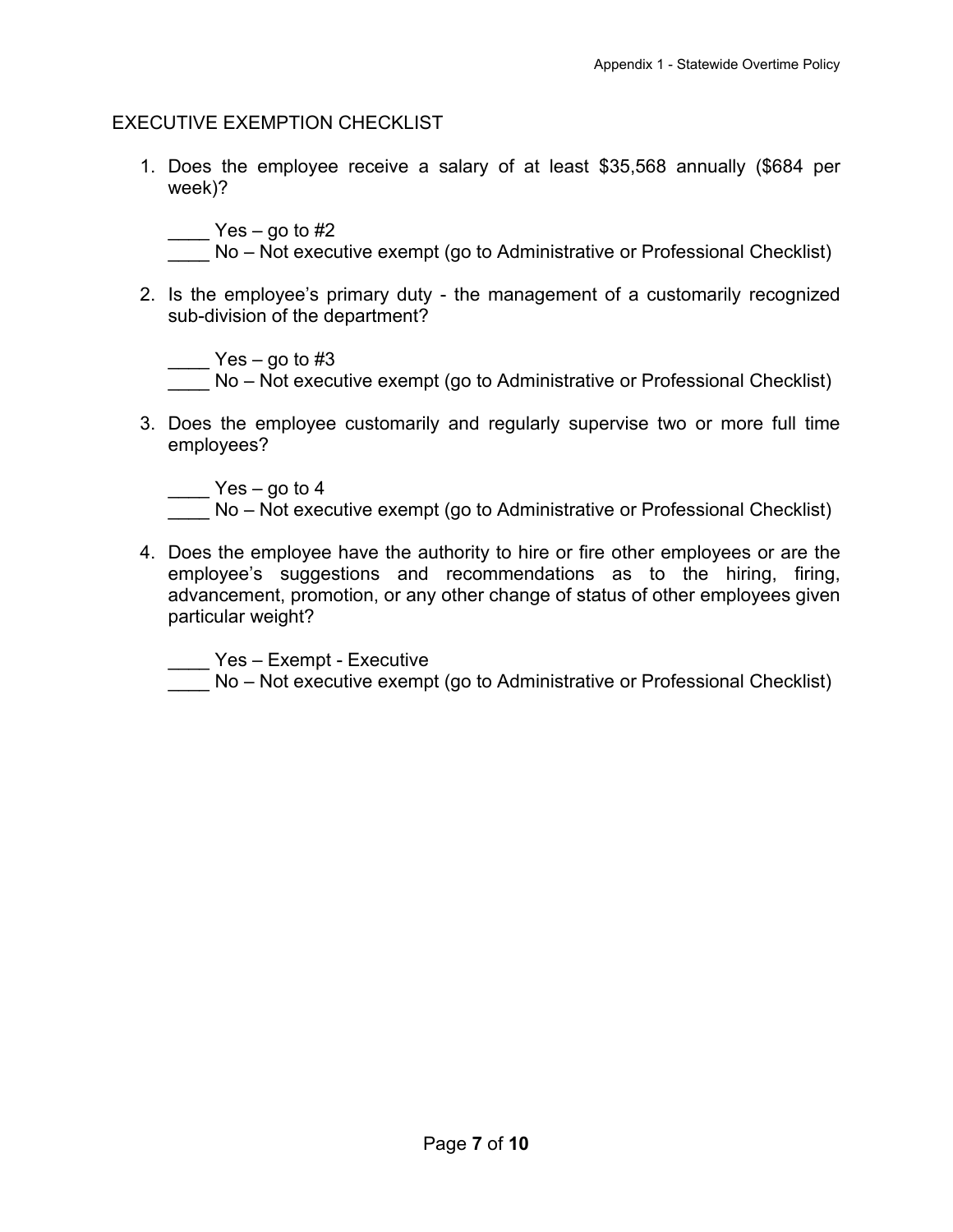#### PROFESSIONAL EXEMPTION CHECKLIST

1. Does the employee receive a salary (or fee basis pay) of at least \$35,568 annually (\$684 per week)?

 $\frac{1}{2}$  Yes – go to #2

No – Not executive, professional, or administrative exempt.

2. Is the employee's primary duty that of a professional either in (a) a learned profession or (b) an artistic profession? (see commentary for definitions)?

 $\frac{1}{2}$  Yes – go to #3

No – Not professional exempt (go to Executive or Administrative Checklist)

3. Is the employee's work primarily intellectual and does it require the consistent exercise of discretion and judgment?

\_\_\_\_ Yes – Exempt – Professional

No – Not professional exempt (go to Executive or Administrative Checklist)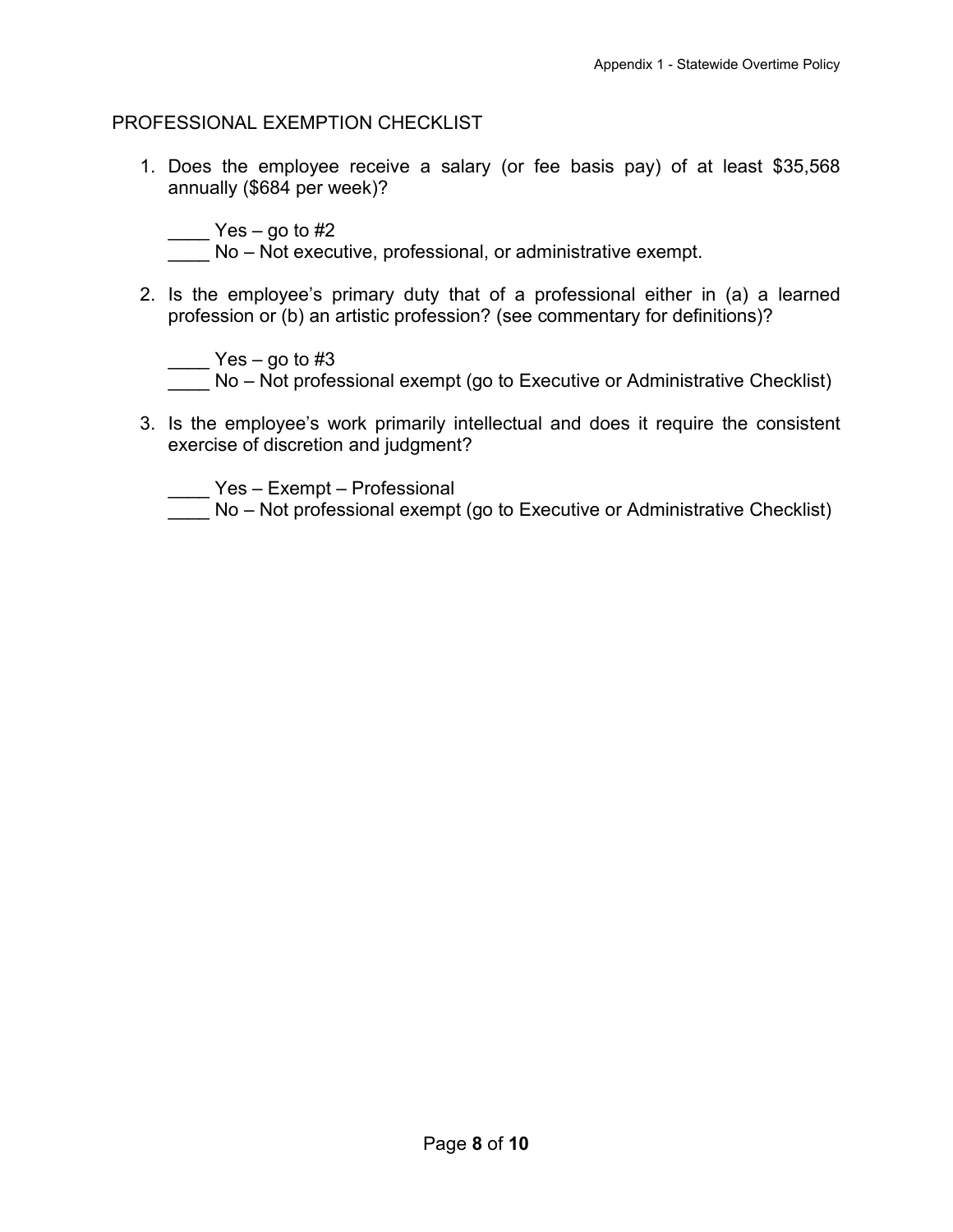#### ADMINISTRATIVE EXEMPTION CHECKLIST

1. Does the employee receive a salary (or fee basis pay) of at least \$35,568 annually (\$684 per week)?

 $\frac{1}{2}$  Yes – go to #2

No – Not executive, professional, or administrative exempt

2. Is the employee's primary duty office or non-manual work directly related to management policies or general business operations of the employer or the employer's customers?

 $\frac{1}{2}$  Yes – go to #3 No – Not administrative exempt (go to Executive or Professional Checklist)

3. Does the employee exercise discretion and independent judgment in significant matters?

\_\_\_\_ Yes – Exempt – Administrative

No – Not administrative exempt (go to Executive or Professional Checklist)